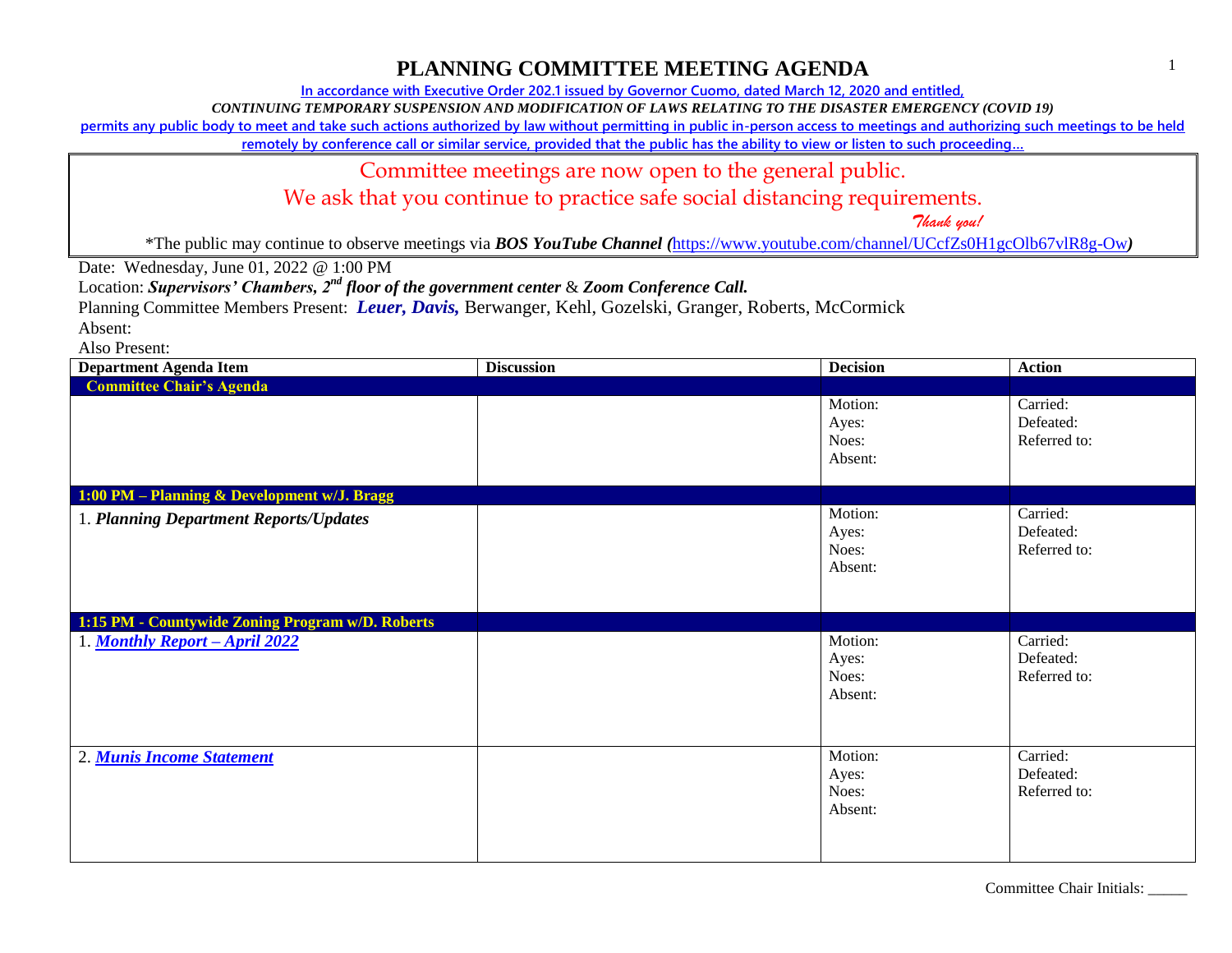**In accordance with Executive Order 202.1 issued by Governor Cuomo, dated March 12, 2020 and entitled,**

*CONTINUING TEMPORARY SUSPENSION AND MODIFICATION OF LAWS RELATING TO THE DISASTER EMERGENCY (COVID 19)*

**permits any public body to meet and take such actions authorized by law without permitting in public in-person access to meetings and authorizing such meetings to be held** 

**remotely by conference call or similar service, provided that the public has the ability to view or listen to such proceeding…**

## Committee meetings are now open to the general public.

We ask that you continue to practice safe social distancing requirements.

 *Thank you!*

\*The public may continue to observe meetings via *BOS YouTube Channel (*<https://www.youtube.com/channel/UCcfZs0H1gcOlb67vlR8g-Ow>*)*

Date: Wednesday, June 01, 2022 @ 1:00 PM

Location: *Supervisors' Chambers, 2nd floor of the government center* & *Zoom Conference Call.*

Planning Committee Members Present: *Leuer, Davis,* Berwanger, Kehl, Gozelski, Granger, Roberts, McCormick

Absent: Also Present:

| <b>Department Agenda Item</b>                                                                                                                                                                                                                                                                                                                                                                    | <b>Discussion</b>                                                                                                 | <b>Decision</b>                      | <b>Action</b>                         |
|--------------------------------------------------------------------------------------------------------------------------------------------------------------------------------------------------------------------------------------------------------------------------------------------------------------------------------------------------------------------------------------------------|-------------------------------------------------------------------------------------------------------------------|--------------------------------------|---------------------------------------|
| 1:30 PM - Wyo. Co. Business Center (LDC) w/J. Pierce                                                                                                                                                                                                                                                                                                                                             |                                                                                                                   |                                      |                                       |
| 1. Reappointment:<br><b>Wyoming County Business Center Board</b><br>Three (3) year term effective May 10, 2022 through May 9,<br>2025:<br><b>Supervisor Member</b><br>James Brick (T/Perry), 7618 Route 20A, Perry, NY<br>14530 (reappointment)<br><b>Private Sector Member</b><br>Sam Gullo (Family Furniture), 9 S. Main St., PO Box 81,<br>Perry, NY 14530 (reappointment)                    |                                                                                                                   | Motion:<br>Ayes:<br>Noes:<br>Absent: | Carried:<br>Defeated:<br>Referred to: |
| <b>Industrial Development Agency w/J. Pierce</b>                                                                                                                                                                                                                                                                                                                                                 |                                                                                                                   |                                      |                                       |
|                                                                                                                                                                                                                                                                                                                                                                                                  | $\sim$ Nothing to Report $\sim$                                                                                   | Motion:<br>Ayes:<br>Noes:<br>Absent: | Carried:<br>Defeated:<br>Referred to: |
| 1:45 PM - Wyo. Co. Water Resource Agency w/S. Perkins                                                                                                                                                                                                                                                                                                                                            |                                                                                                                   |                                      |                                       |
| 1. Grant Acceptance:<br>Authorize Chairman to sign a grant acceptance award with<br>New York State Dept. of State, 99 Washington Ave., Albany,<br>NY 12231 for the funding of a Local Government Efficiency<br>Grant, Water Meter Replacement and Centralized Billing, in<br>the amount of \$243,000.00; effective January 1, 2022 through<br>December 31, 2026. <i>(MUNIS CONTRACT # _452 _</i> | Permission to apply was granted by Planning<br>$\bullet$<br>Committee on 06/30/2021.<br>3 Copies will be provided | Motion:<br>Ayes:<br>Noes:<br>Absent: | Carried:<br>Defeated:<br>Referred to: |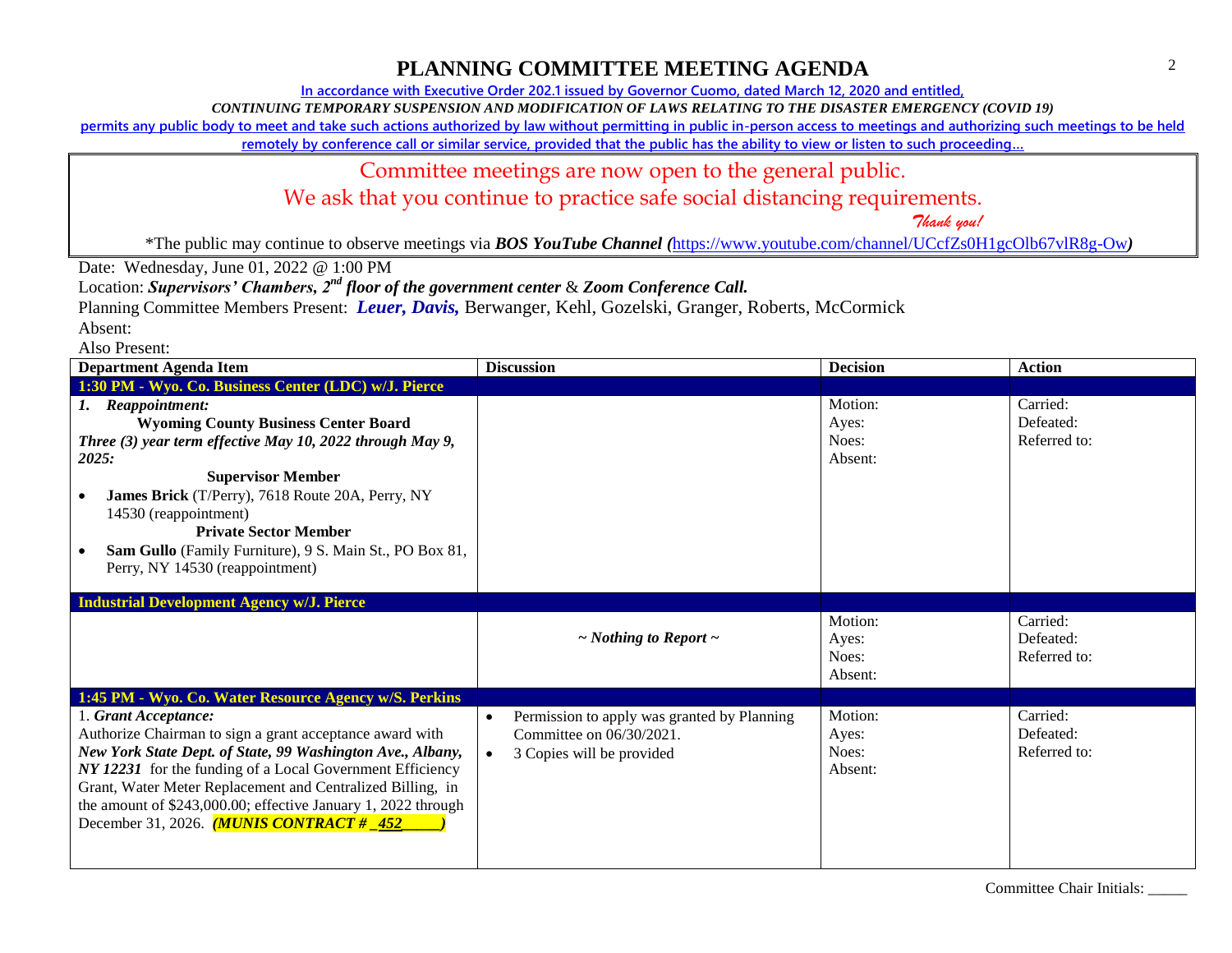**In accordance with Executive Order 202.1 issued by Governor Cuomo, dated March 12, 2020 and entitled,**

*CONTINUING TEMPORARY SUSPENSION AND MODIFICATION OF LAWS RELATING TO THE DISASTER EMERGENCY (COVID 19)*

**permits any public body to meet and take such actions authorized by law without permitting in public in-person access to meetings and authorizing such meetings to be held** 

**remotely by conference call or similar service, provided that the public has the ability to view or listen to such proceeding…**

### Committee meetings are now open to the general public.

We ask that you continue to practice safe social distancing requirements.

 *Thank you!*

\*The public may continue to observe meetings via *BOS YouTube Channel (*<https://www.youtube.com/channel/UCcfZs0H1gcOlb67vlR8g-Ow>*)*

Date: Wednesday, June 01, 2022 @ 1:00 PM

Location: *Supervisors' Chambers, 2nd floor of the government center* & *Zoom Conference Call.*

Planning Committee Members Present: *Leuer, Davis,* Berwanger, Kehl, Gozelski, Granger, Roberts, McCormick

Absent: Also Present:

| <b>Department Agenda Item</b>                                                                                                                                                                                                                                                                                                                                                                                                                                                                                                                                                      | <b>Discussion</b>                                                                                     | <b>Decision</b>                      | <b>Action</b>                         |
|------------------------------------------------------------------------------------------------------------------------------------------------------------------------------------------------------------------------------------------------------------------------------------------------------------------------------------------------------------------------------------------------------------------------------------------------------------------------------------------------------------------------------------------------------------------------------------|-------------------------------------------------------------------------------------------------------|--------------------------------------|---------------------------------------|
| 2. Grant Application:<br>Authorize Chairman to sign a grant application with the New<br>York State Department of State, Division of Local<br><b>Government Services, Local Waterfront Revitalization</b><br>Program, One Commerce Plaza, 99 Washington Ave, Suite<br>1015, Albany, NY 12231-0001 for funding of a Local<br>Waterfront Revitalization Planning Grant to assist in<br>development of and implementing plans for Silver Lake<br>communities and waterfront revitalization efforts in the<br>amount of \$150,000.00 or as determined once application is<br>finalized. | 3 Copies will be provided for signature once<br>completed                                             | Motion:<br>Ayes:<br>Noes:<br>Absent: | Carried:<br>Defeated:<br>Referred to: |
| 3. Professional Services Contract (\$3,001-\$5,000):<br>Authorize Chairman to sign a contract, pursuant to General<br>Municipal Law §104(b), with CPL Architecture,<br>Engineering, Planning, 205 St. Paul St., Suite 500,<br>Rochester, NY 14604 to provide consulting services for the<br>following grant program through the NYS Consolidated<br>Funding Applications: Local Waterfront Revitalization<br>Program (LWRP) in the amount not to exceed \$3,500.00;<br>effective June 1, 2022 through December 31, 2022.<br><b>MUNIS CONTRACT# 443</b>                             | <b>Electronic Contract Cover Page Attached</b><br>$\bullet$<br><b>Contract Process Sheet Attached</b> | Motion:<br>Ayes:<br>Noes:<br>Absent: | Carried:<br>Defeated:<br>Referred to: |

Committee Chair Initials: \_\_\_\_\_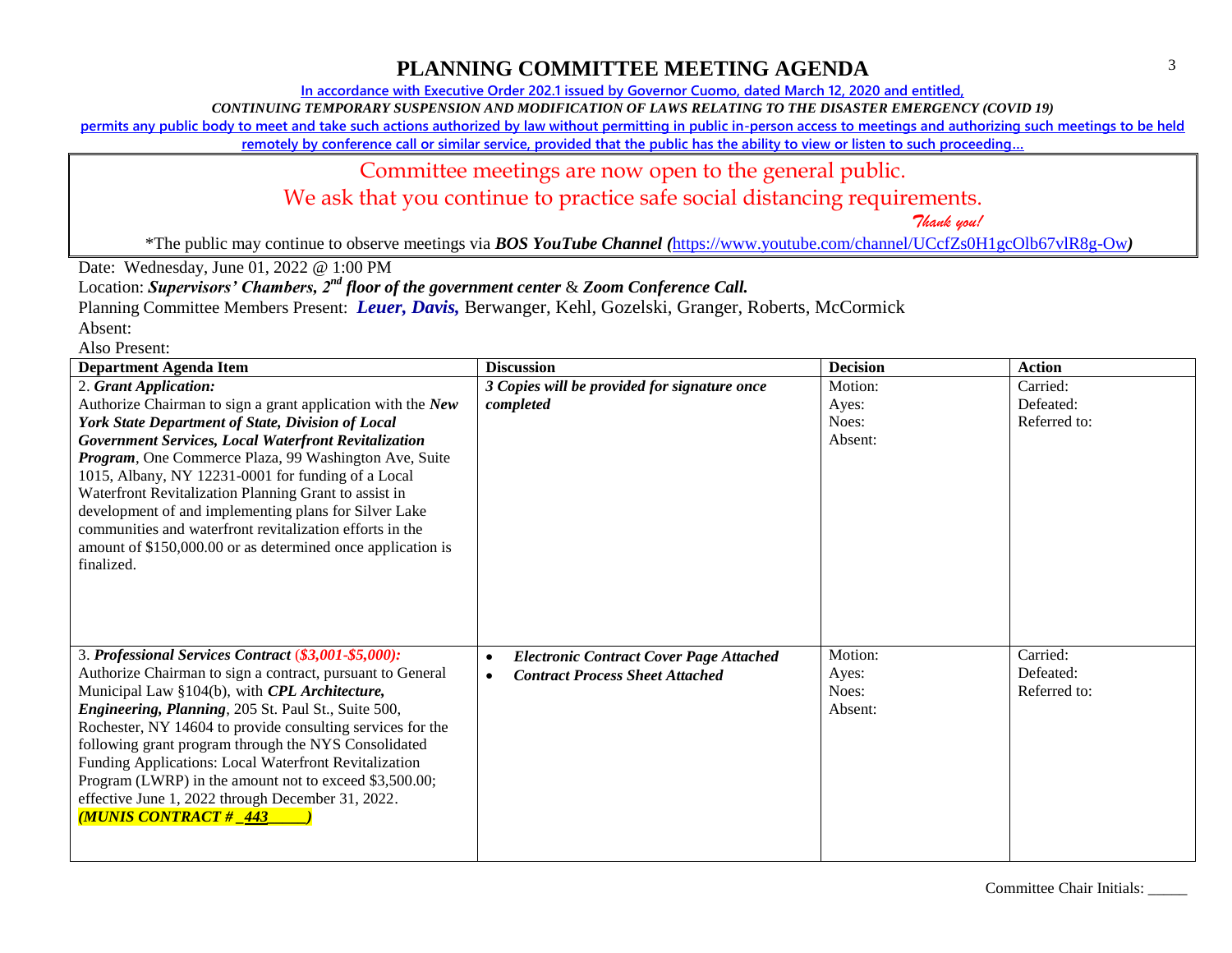**In accordance with Executive Order 202.1 issued by Governor Cuomo, dated March 12, 2020 and entitled,**

*CONTINUING TEMPORARY SUSPENSION AND MODIFICATION OF LAWS RELATING TO THE DISASTER EMERGENCY (COVID 19)*

**permits any public body to meet and take such actions authorized by law without permitting in public in-person access to meetings and authorizing such meetings to be held** 

**remotely by conference call or similar service, provided that the public has the ability to view or listen to such proceeding…**

#### Committee meetings are now open to the general public.

We ask that you continue to practice safe social distancing requirements.

 *Thank you!*

\*The public may continue to observe meetings via *BOS YouTube Channel (*<https://www.youtube.com/channel/UCcfZs0H1gcOlb67vlR8g-Ow>*)*

Date: Wednesday, June 01, 2022 @ 1:00 PM

Location: *Supervisors' Chambers, 2nd floor of the government center* & *Zoom Conference Call.*

Planning Committee Members Present: *Leuer, Davis,* Berwanger, Kehl, Gozelski, Granger, Roberts, McCormick Absent:

Also Present:

| <b>Department Agenda Item</b>                                                                                                                                                                                                                                                                                                                                                                                                                                                  | <b>Discussion</b>               | <b>Decision</b>                      | <b>Action</b>                         |
|--------------------------------------------------------------------------------------------------------------------------------------------------------------------------------------------------------------------------------------------------------------------------------------------------------------------------------------------------------------------------------------------------------------------------------------------------------------------------------|---------------------------------|--------------------------------------|---------------------------------------|
| 4. 2022 Appropriation:<br>To: 018310 540301 Professional SVC<br>\$3,500.00<br>w/01831000 412890 Other Departmental Income \$3,500.00<br><b>Reason:</b> In order to pay for unbudgeted grant writing services<br>for the NYS Consolidated Funding Application: Local<br>Waterfront Revitalization Program (LWRP). Funds will be<br>realized through billable reimbursements from each<br>participating municipalities as part of their pro-rated grant<br>required local share. |                                 | Motion:<br>Ayes:<br>Noes:<br>Absent: | Carried:<br>Defeated:<br>Referred to: |
| 5. Operational Update (As Needed):<br>WCWRA Project Update- Silver Lake Dredging Project<br>$\bullet$<br>Phase 3<br>2022 WCWRA Project Opportunities Listing<br>$\bullet$                                                                                                                                                                                                                                                                                                      |                                 | Motion:<br>Ayes:<br>Noes:<br>Absent: | Carried:<br>Defeated:<br>Referred to: |
| Wyo. Co. Chamber of Commerce w/S. Gardner                                                                                                                                                                                                                                                                                                                                                                                                                                      |                                 |                                      |                                       |
|                                                                                                                                                                                                                                                                                                                                                                                                                                                                                | $\sim$ Nothing to Report $\sim$ | Motion:<br>Ayes:<br>Noes:<br>Absent: | Carried:<br>Defeated:<br>Referred to: |
| Solid Waste w/                                                                                                                                                                                                                                                                                                                                                                                                                                                                 |                                 |                                      |                                       |
|                                                                                                                                                                                                                                                                                                                                                                                                                                                                                | $\sim$ Nothing to Report $\sim$ | Motion:<br>Ayes:<br>Noes:<br>Absent: | Carried:<br>Defeated:<br>Referred to: |

Committee Chair Initials: \_\_\_\_\_